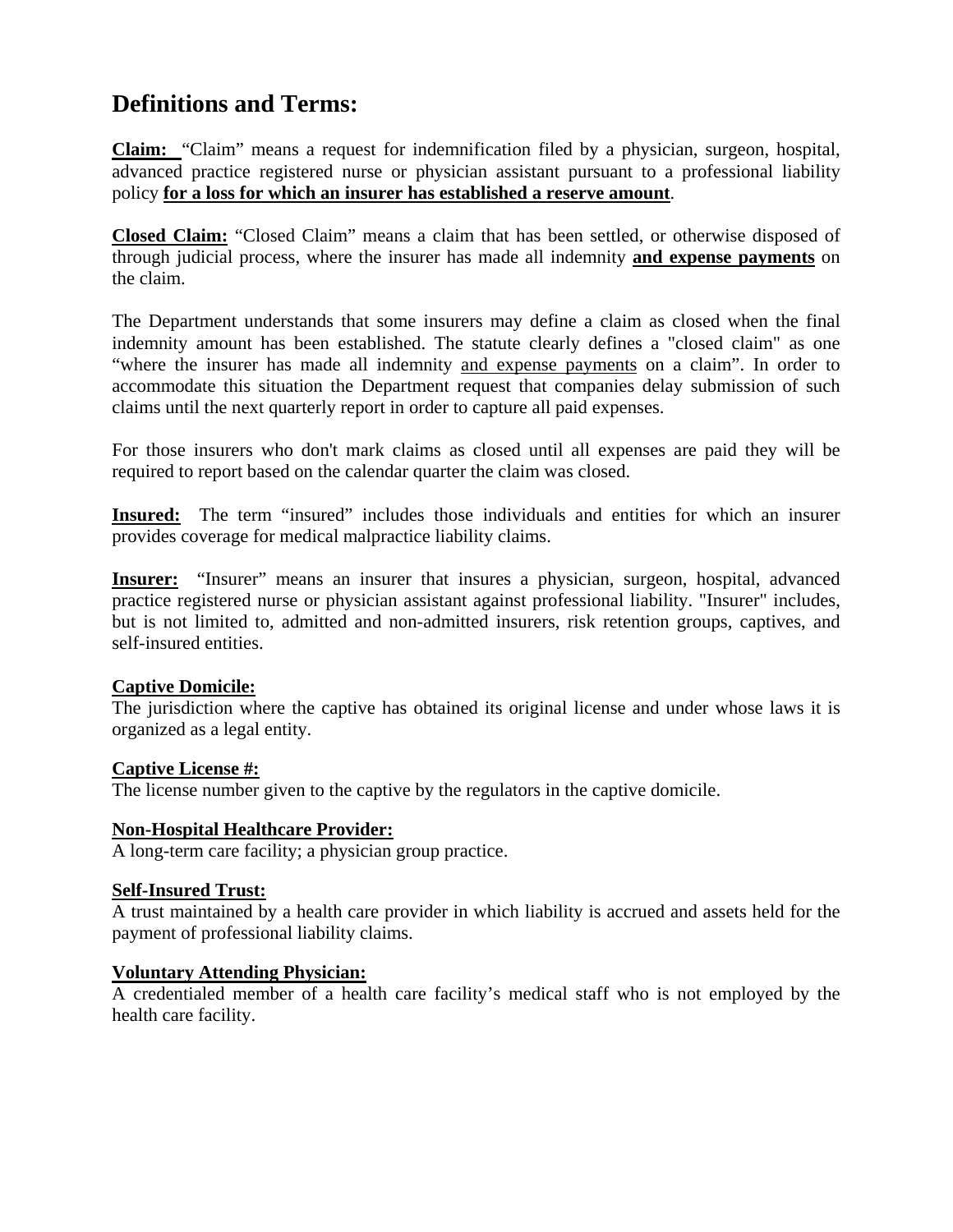## **Yearly Reporting Financial Terms & Definitions:**

### **Commercial Insurer**

**Paid Losses (including ALAE):** This should be the losses and ALAE paid during the calendar year for the Specialty Group.

**Incurred Losses (including ALAE):** This should be the losses and ALAE, excluding Incurred But Not Reported ("IBNR") reserves, incurred during the calendar year for this Specialty Group.

#### **Hospital/Captive:**

Hospital/Captive without Voluntary Attending Physicians

#### **Hospital Professional Liability Premium (No General Liability) –**

The premium paid to a captive insurer for that portion of the exposure that is net retained. No general liability (GL) premium should be included.

#### **Hospital Net Retained Paid Professional Liability Losses –**

Those paid claims and associated loss adjustment expenses paid by the captive within the amount of net retained exposure (exclusive of any excess insurance or reinsurance). Exclude GL losses.

**Hospital Net Retained Incurred Professional Liability Losses –** The total of all paid claims and associated loss adjustment expenses plus all remaining loss and expense claim reserves (excluding IBNR) at year end minus the loss and expense claim reserves from the prior year end. Exclude GL losses.

Hospital/Captive with Voluntary Attending Physicians

## **Hospital Professional Liability Premium (No General Liability) –**

The premium paid to a captive insurer for that portion of the exposure that is net retained. No general liability (GL) premium should be included.

#### **Hospital Net Retained Paid Professional Liability Losses –**

Those paid claims and associated loss adjustment expenses paid by the captive within the amount of net retained exposure (exclusive of any excess insurance or reinsurance). Exclude GL losses.

#### **Hospital Net Retained Incurred Professional Liability Losses –**

The total of all paid claims and associated loss adjustment expenses plus all remaining loss and expense claim reserves (excluding IBNR) at year end minus the loss and expense claim reserves from the prior year end. Exclude GL losses.